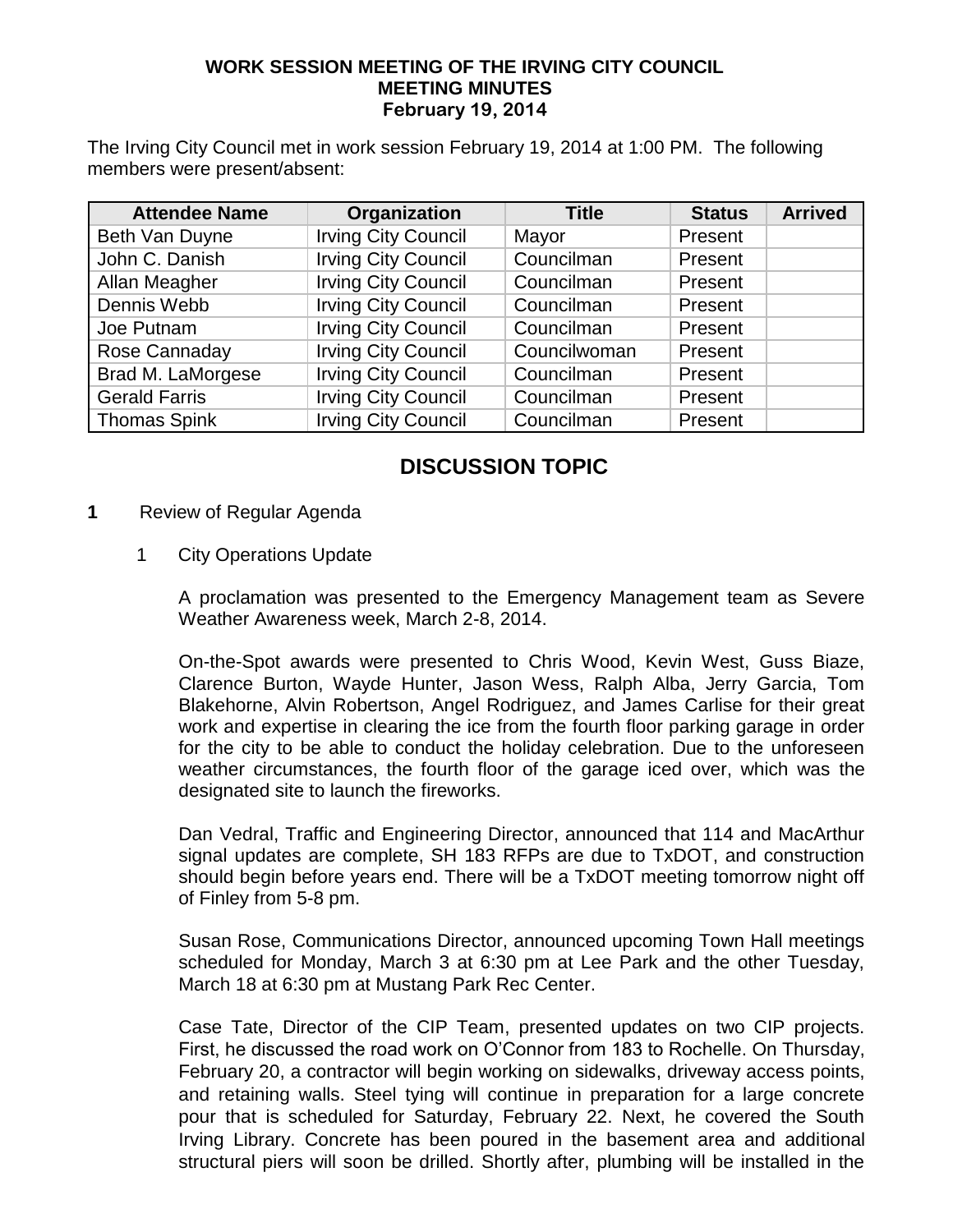basement floor area.

Doug Janeway, Chief Development Officer, advised the Council that as TxDOT prepares for construction there will be four buildings coming down off of the highway: Jack in the Box, an old Mayflower building, the Source Corp. building, and an industrial commercial building.

2 Heritage Crossing Update

Kevin Kass, Redevelopment and TIF Administrator, announced there was community approval to develop a long-term parking strategy for downtown, staff and Gateway Planning continue to work together, and the downtown façade program and sign enhancement program continues to gather applications and be discussed.

## CONSENT AGENDA

16 Resolution -- Approving an Escrow and Easement Relocation Agreement Between the City of Irving and the Irving Baylor Hospital Authority for Drainage **Improvements** 

 Casey Tate, Director of the CIP Team, noted a copy of the Escrow and Easement Relocation Agreement is provided in the Council Work Session binders. The easement location will cut diagonally through the hospital property.

23 Resolution -- Approving Second Amended and Restated Development Agreement Between the City of Irving and Mortenson Development, Inc., for the Construction of the Irving Convention Center Hotel

Max Duplant, Chief Financial Officer, presented for items 23 and 24. She indicated that Mortenson is continuing to negotiate with their lenders and work out their term sheets. Mortenson has announced that Starwood will be the operator; without the amendment the deadline would expire on February 28. If they do not meet the deadline the agreement with them will automatically terminate.

27 Resolution -- Approving a Revised Interlocal Cooperative Agreement Between the Cities of Irving and Grand Prairie Relating to Water and Wastewater Service

Todd Reck, Director of Water Services, stated this is an ongoing agreement with Grand Prairie located at Beltline and Trinity Blvd. Grand Prairie has asked us to provide water service to this location and the area helps us by providing better circulation to our water system.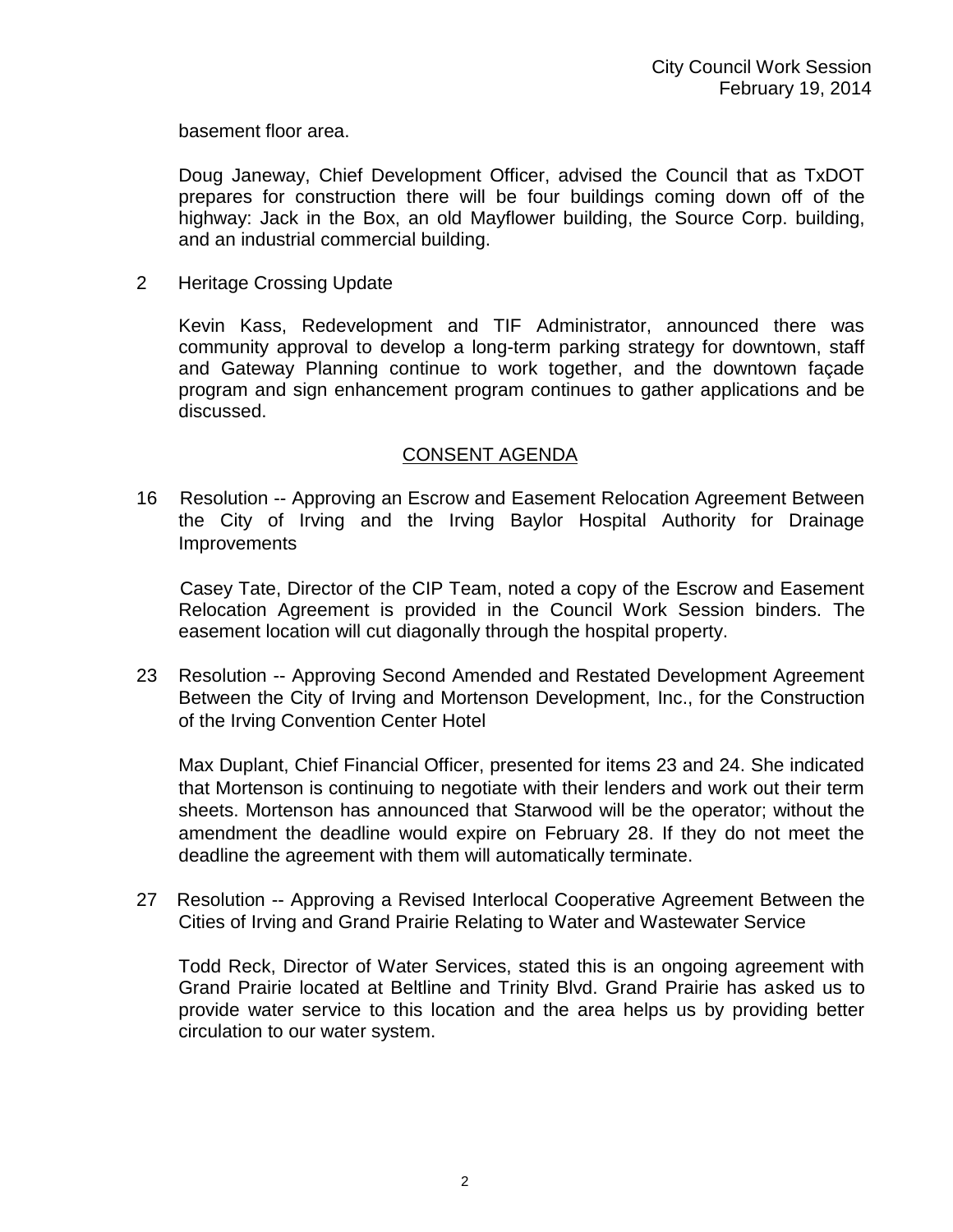40 Ordinance -- Appointing of Alternate Judges to the Irving Municipal Court

Judge Rodney Adams, Presiding Municipal Judge, indicated that the vetting process includes the candidate must be a resident of the state, citizen of the U.S., licensed attorney, at least four years of experience, and must be a registered voter in the City of Irving.

#### INDIVIDUAL CONSIDERATION

41 Resolution -- Approving an Agreement for Marketing and Economic Incentives for the 2014 ATP Irving Tennis Classic with ATMX, LLC in the Amount of \$180,000

Chris Wallace, Executive Director of the Greater Irving Las Colinas Chamber of Commerce, spoke regarding items 41 and 42. Mr. Wallace indicated these items are related and tennis is the fastest growing sport in the U.S.

The Irving Tennis Classic occurs March 10-16 at the Four Seasons Hotel and Resort. It has been branded the Irving Tennis Classic. The funding will be used for court structure, infrastructure, and site preparation. The return on investment to the City is \$220,000 to the Irving brand.

The Texas Wild 2014 World Team is a fan friendly match that families can attend. The organizers have moved their offices to Irving. The event will occur at the Four Seasons Hotel and Resort during the month of July. The return on investment is \$8 million in media coverage, to include newspaper, media, and social media. The request is for the City to provide venue funds for site preparation, stadium structure, parameter security, court resurfacing to WTT Standards, storage, restroom trailers, video scoreboards, etc. Return on investment to Irving is the city name on wild logo, the city to be recognized on live streaming from wild home matches, the city will receive opening and closing billboards on wild highlight shows on CBS 11, 26 box seats tickets to all wild home matches, and more.

Although an unusual economic incentive it does create a sporting venue that makes good business sense for Irving.

#### ZONING CASES AND COMPANION ITEMS

43 Resolution -- Approving Sign Variance Case #S1305-0009 to Replace a Manual Fuel Price Sign with a Digital Fuel Price Sign - Property Located at 8375 North Belt Line Road - Hunter Graphics Inc., Applicant - 7-11 Inc., Owner (Postponed from January 9, 2014)

Ken Bloom, Chief Planner, presented the applicant's request, noting staff recommends approval.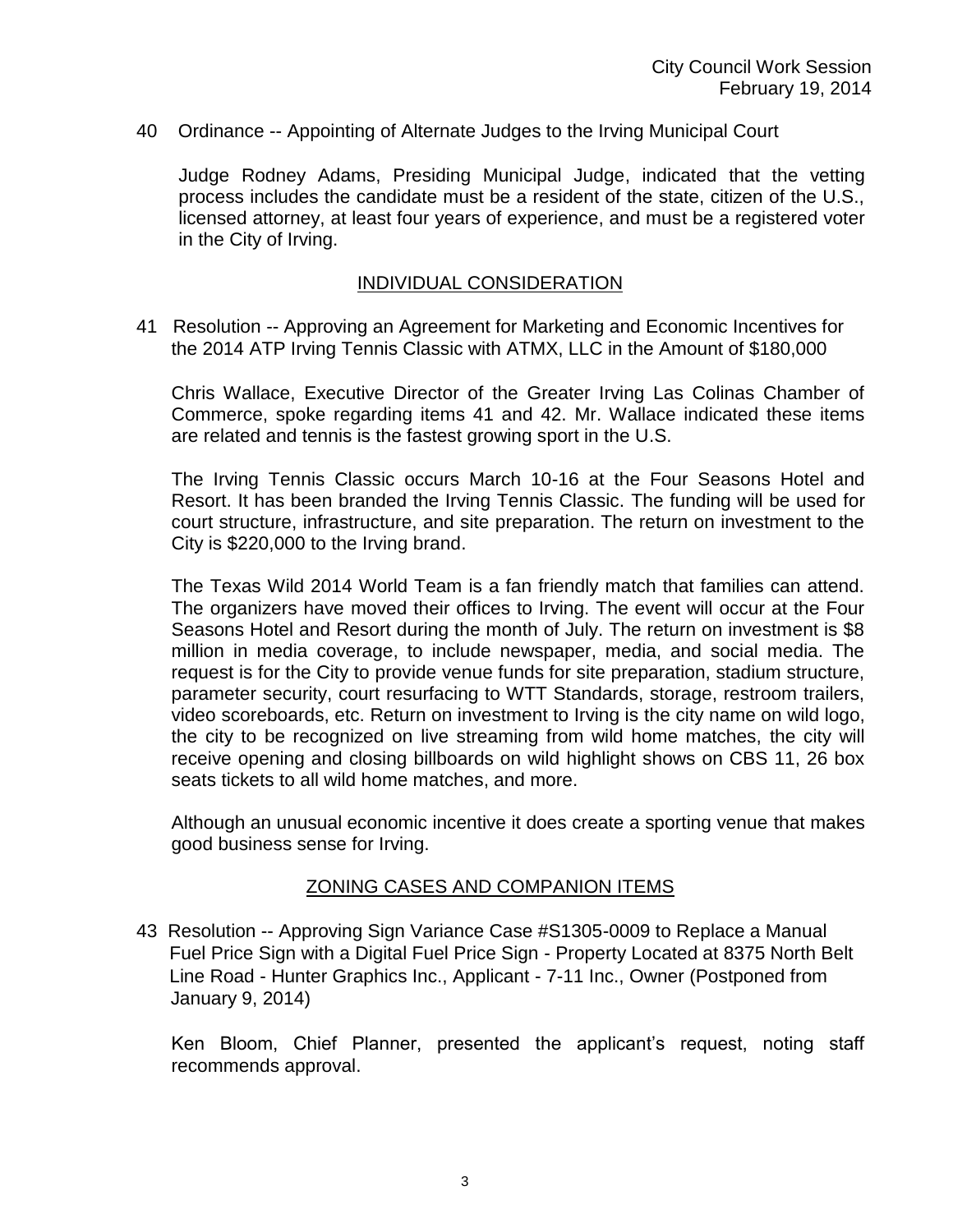44 Resolution -- Approving Sign Variance Case #S1311-0020 to Replace One Manual Fuel Price Sign with One Digital Fuel Price Sign - Property Located at 3997 North Belt Line Road - Hunter Graphics Inc., Applicant - Nassar SAFA Investments LLC, **Owner** 

Ken Bloom, Chief Planner, presented the applicant's request, noting staff recommends approval, subject to the total sign area being no greater than 152 square feet.

45 Ordinance -- Zoning Case #ZC13-0025 - Granting ML-20A (Light Industrial) Uses - Approximately 31.47 Acres Located at the Northwest Corner of Royal Lane and Tristar Drive, and Approximately 9.09 Acres Located at the Northeast Corner of Royal Lane and Wayside Drive - GSR Andrade Architects, Applicant - Jackson-Shaw, Owner

 Ken Bloom, Chief Planner, presented the applicant's request, noting staff recommends approval per the recommendation of the Planning and Zoning Commission.

46 Ordinance -- ZC13-0048 - Approval of a TOD (Transit Oriented Development) Detail Plan for North Shore, Phase 1 - Approximately 7.121 Acres, North of Lake Carolyn Parkway and East of Las Colinas Boulevard - Fram Building Group, Applicant Tract 10 Properties LP, Owner

Ken Bloom, Chief Planner, presented the applicant's request, noting staff recommends approval per the recommendation of the Planning and Zoning Commission.

47 Ordinance -- Zoning Case #ZC13-0058 - Granting S-P-1 (Detailed Site Plan) for R AB (Restaurant with the Attendant Accessory Use of the Sale of Alcoholic Beverages for On-Premises Consumption), Convention Center, Retail, Entertainment, Hotel Restaurant and Related Uses - Approximately 16.787 Acres Located North of Fuller Drive and West of West Las Colinas Boulevard - the Ark Group of Irving, Inc., Applicant - City of Irving, Owner

Ken Bloom, Chief Planner, presented the applicant's request, noting staff recommends approval per the recommendation of the Planning and Zoning Commission with the stipulations that the site plan be revised as outlined.

## APPOINTMENTS AND REPORTS

Council recessed at approximately 3:25 p.m.

Council convened the TIF Board #5 meeting at approximately 3:42 pm before convening back into regular session.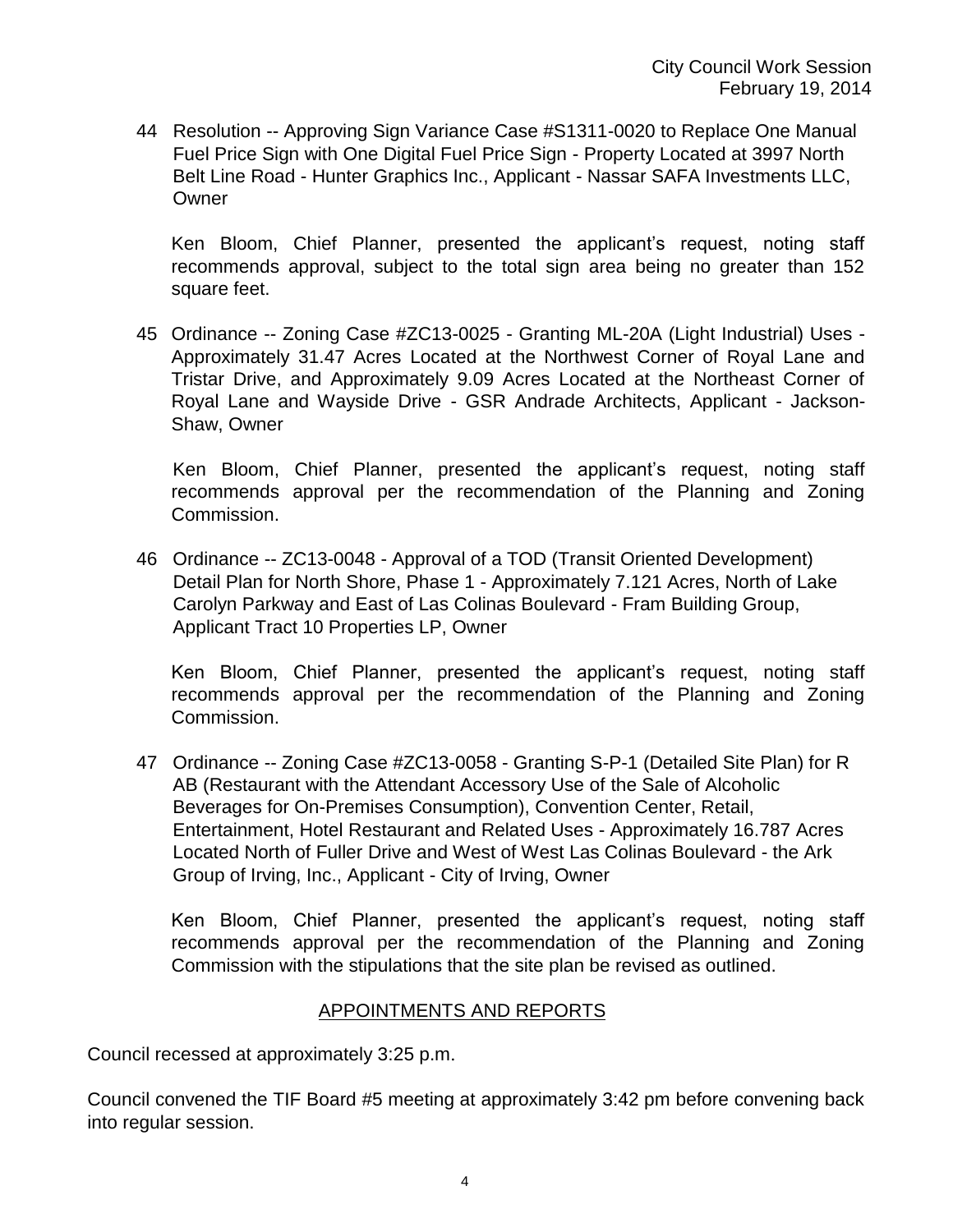Council reconvened at approximately 3:44 p.m.

**2** Affordable Care Act

Ike Obi, Human Resources Director, presented a review of how the Affordable Car Act (ACA) will impact the City. A power point presentation is available electronically upon request.

**3** Home Restoration Program

Vicki Ebner, Assistant Director Community Resources, presented on the Home Restoration Program and explained how the program works. A power point presentation is available electronically upon request.

**4** Update on Transportation RFP

Dan Vedral, Traffic and Engineering Director, presented an update on the Transportation RFP and asked the Council how they would like to proceed forward. Council directed the City Manager to bring back a contract for the Council to approve.

**5** Urban Center Development Requirements

Steven Reed, Assistant Director of Development Services, presented five key recommendations to Council for consideration:

- a) "Zone the entire Urban Center for mixed use under a single Supplementary Declaration (SD) and single complementary zoning ordinance"
- b) Prioritize undeveloped sites between Lake Carolyn and SH-114 for 8-story minimum office/residential use
- c) Focus new retail on specific sites
- d) Reserve remaining waterfront sites for higher value, high rise mixed use
- e) Require new development to include specific design standards
- **6** Natatorium Update

Joe Moses, Recreation Manager, presented the timeline of City of Irving, IISD, and DCCCD developing a partnership to build and operate a natatorium dating back to 1981. In September 2013, North Lake notified the other partners of their desire to exit the partnership. There has been a one year extension for all parties to continue to run the facility through 2014. The one year extension expires December 31, 2014 for the partnership and North Lake will exit the aquatics operation at that point. Staff presented this to Council so that they can begin discussions on how they would like to transition the management of this location, if that is what the Council decides to do. The Council is in favor of keeping this available for our community after they have been able to determine costs of investments towards the natatorium.